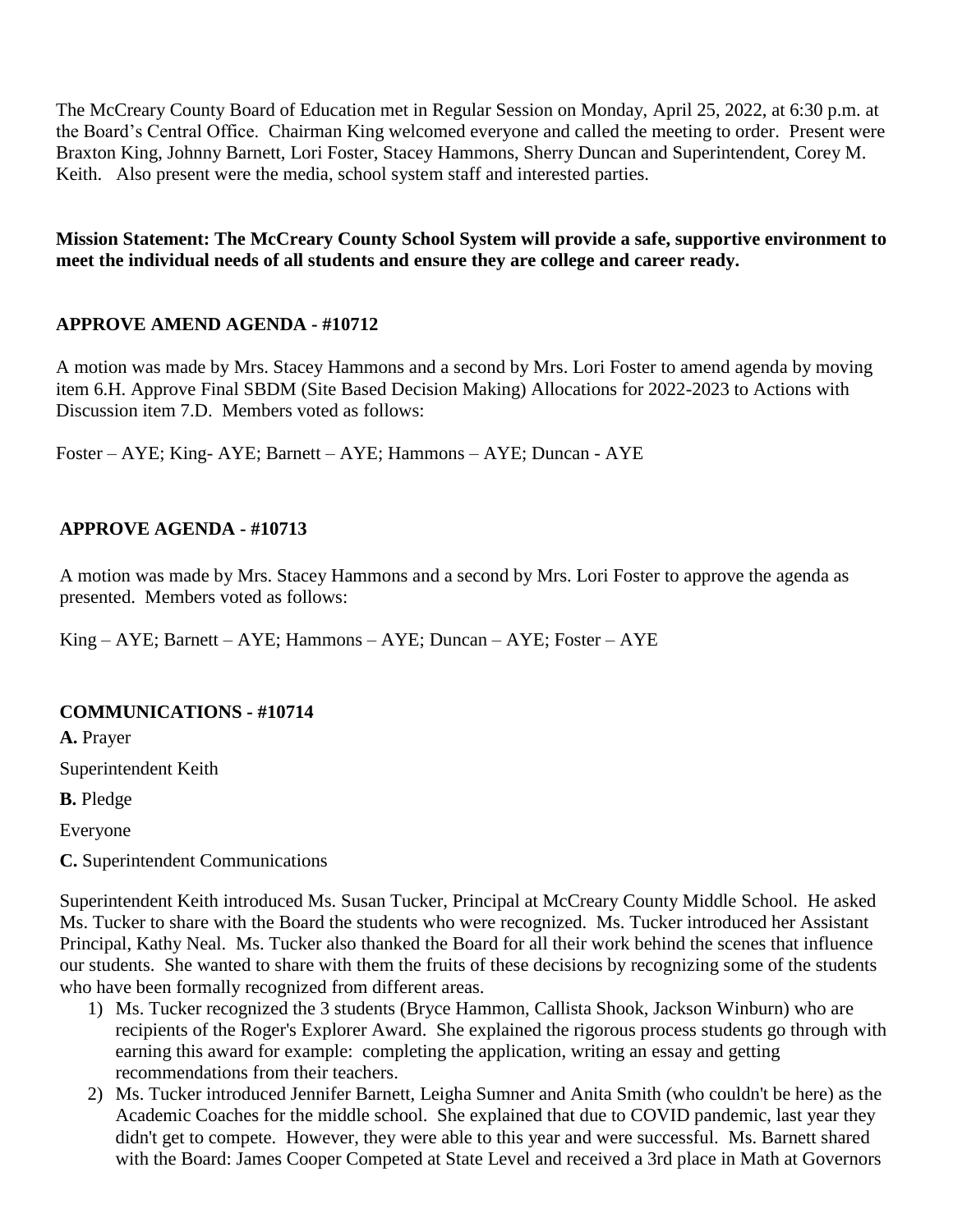Cup and Brooke Lay was 1st place at Governors Cup in Science. The most prized award was for the entire Team who were recognized for their Sportsmanship.

- 3) Ms. Tucker introduced Ms. Megan Byrge, Music Teacher. She shared with the Board that the middle school had 4 students who received the All State Singers at State Competition (Isabella Ball, Avilee King, Callie Shook, Nate Stephens).
- 4) Ms. Tucker introduced Haylee McKeehan, Art Teacher. She shared with the Board the students who were recognized as Duck Stamp Drawing Competition winners. (Bristol Broadfoot, Tyler Collins, Aliyah Richardson, Miley Genoe, Farrah Forsyth, Korabelle Bryant)
- 5) Ms. Tucker shared with the Board that in Wrestling Max Gilreath was 1st place in Region 2 for his weight class and he placed 3rd in the Youth Wrestling in State Tournament.
- 6) Ms. Tucker shared with the Board the Archery Team placed well in State competition. Cassidy Garland was 1st Place in Girls competition and Samuel Meadows was 3rd place in Boys competition.
- 7) Ms. Tucker shared with the Board the Cheerleaders have done well in competitions. They received 1st place in the Crown National Competition in Louisville, won Regional competition and qualified for State competition. However, due to COVID the team was unable to attend the State competition. (Shavallen Watters, Delaney Jeffers, Kylie Bennett, Nathan Kramer, Whitney Lewis, Emily Tucker, Natalie Goins, Litzy Cruz, Olivia Day, Brooklyn Burdine)
- 8) Ms. Tucker shared with the Board she had one student (Guy Kidd) who mastered in iReady Assessment. He completed everything for the 6th Grade level, 7th Grade level and 8th Grade level.
- **D.** Superintendent's Report on Personnel/Employment Authorization
- **E.** Treasurer's Report

# **ENTER INTO EXECUTIVE SESSION pursuant to KRS 61.810(1)(g) - for the purposes of discussing nursing contract proposals with representatives of the businesses - #10715**

A motion was made by Mr. Johnny Barnett and a second by Ms. Sherry Duncan to enter into Executive Session pursuant to KRS  $61.810(1)(g)$  - for the purposes of discussing nursing contract proposals with representatives of the businesses; open discussion would jeopardize the sitting, retention, expansion, and/or upgrading of the businesses. The board will conduct discussions individually with representatives from … Appalachian Family Care, Family Heath Care, Healthy Kids Clinic-Cumberland Family Medical Centers, Inc at 6:52 p.m. Members voted as follows:

Barnett – AYE; Hammons – AYE; Duncan – AYE; Foster – AYE; King - AYE

Chairman King stated that there was No action taken.

# **RETURN TO OPEN SESSION - #10716**

A motion was made by Mrs. Lori Foster and a second by Ms. Sherry Duncan to return to open session at 7:54 p.m. Members voted as follows:

Hammons – AYE; Duncan – AYE; Foster – AYE; King – AYE; Barnett - AYE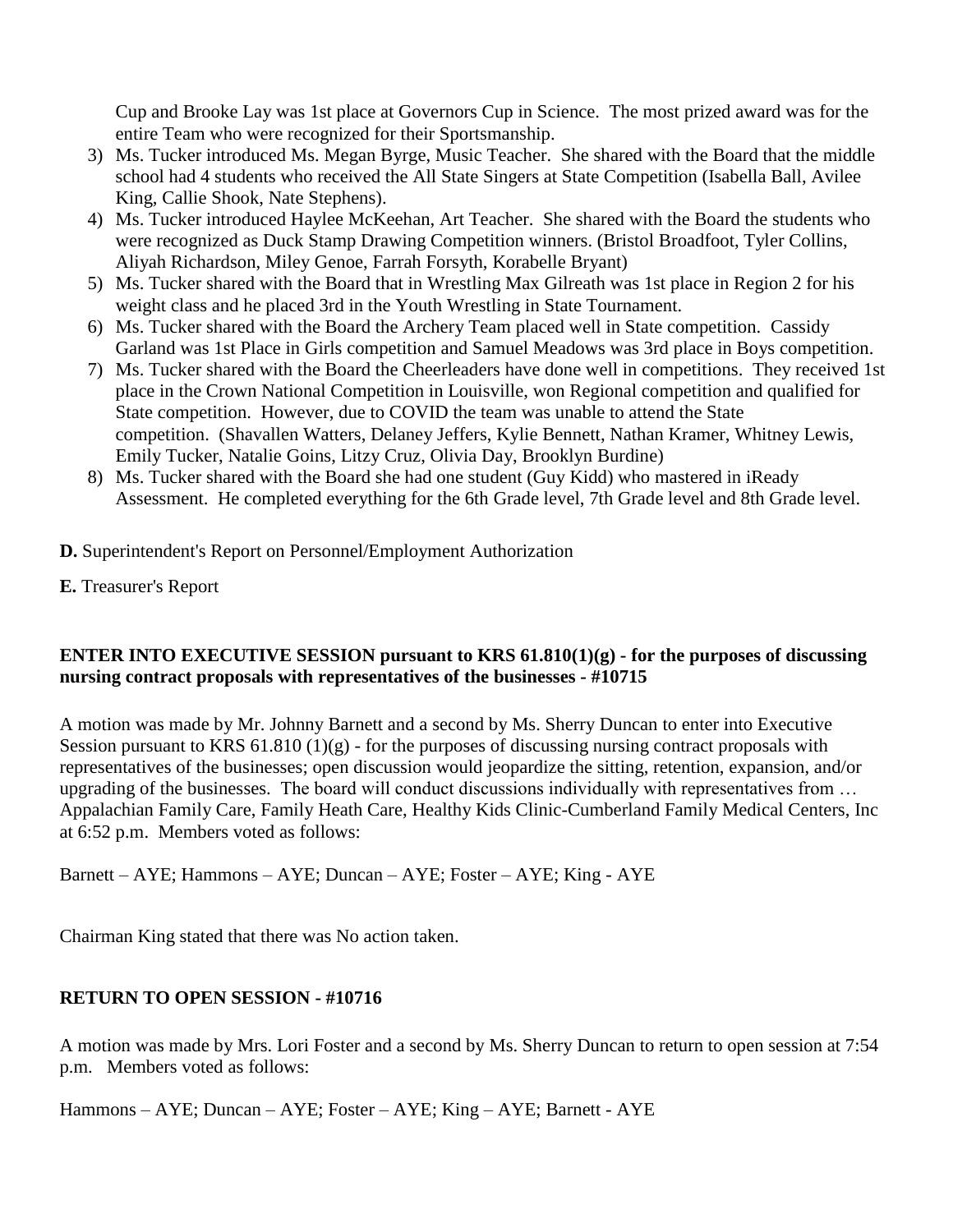## **APPROVE ACTIONS BY CONSENT - #10717**

A motion was made by Mrs. Lori Foster and a second by Mr. Braxton King to approve the Actions by Consent. Members voted as follows:

Duncan – AYE; Foster – AYE; King – AYE; Barnett – AYE; Hammons - AYE

**A.** Acknowledge Superintendent's Report on Leave of Absence Authorizations

**B.** Approve Minutes

Regular - March 28, 2022 Special - April 12, 2022 Special - April 19, 2022

**C.** Approve Payment of Bills and Claims

**D.** Approve Monthly Financial Report for the month ending,

**E.** Approve Final Modification Contract for Family Resource Youth Service Center for 2020-2022

**F.** Approve Emergency Certified Substitute Teachers for 2022-2023 School Year

**G.** Approve KETS Second Offer of Assistance - Schools Facilities Construction Commission

**H.** Approve FRYSC (Family Resource Youth Service Center) Agreement for 2022-2024

**I.** Approve Emergency Certification for Vacant Math Position at McCreary Central High School for the remainder of 2021-2022 School Year

**J.** Approve Resolution for House Bill 678 - Electing to Conduct its Facilities-related Projects and Affairs

**K.** Approve Create Food Service Coordinator Position for Districtwide

**L.** Approve Create Summer School Save the Children Positions

# **WCE** –

3 Certified Tutors - \$20/hr /6 hours per day/ 30 days

5 Classified Tutors - \$15/hr/ 6 hours per day/30 days

2 Daily Bus Drivers - \$16/hr/ 3 hours per day / 25 days

2 Bus Drivers for up to 3 field trips - \$16/ 8 hours per day/3 days

**PKE** –

3 Certified Tutors - \$20/hr /6 hours per day/ 30 days

5 Classified Tutors - \$15/hr/ 6 hours per day/30 days

2 Daily Bus Drivers - \$16/hr/ 3 hours per day / 25 days

2 Bus Drivers for up to 3 field trips - \$16/ 8 hours per day/3 days

**M.** Approve NTI (Non-Traditional Instruction) Plan for 2022-2023 School Year

**N.** Approve Morehead State Memorandum of Agreement for Student Teaching 2022-2023

Chairman King introduced Derek Phillips, DECO Architect. Mr. Phillips shared with the Board that this is the final plans to present to KDE (Kentucky Department of Education) for approval. He explained that the plans were too large for him to send to them because these plans have every detail drawn out. He presented a video of the final design and explained the areas as the video played. He reviewed the crime prevention study that they do for each project.

<https://www.dropbox.com/t/9nwDdVeocUgdyk2y>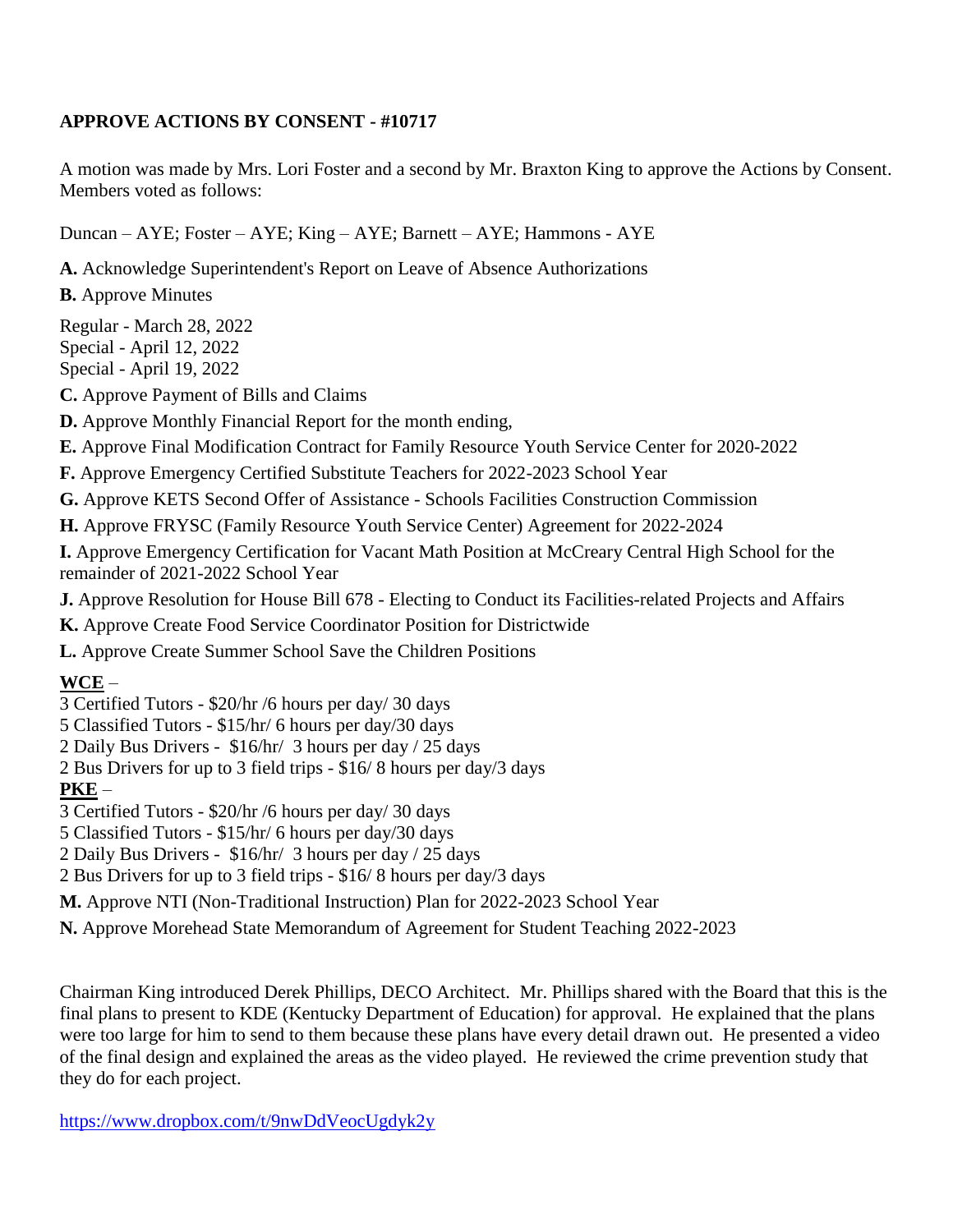#### **APPROVE CONSTRUCTION DOCUMENTS FOR McCREARY COUNTY MIDDLE SCHOOL RENOVATION AND EXPANSION PROJECT - #10718**

A motion was made by Mr. Johnny Barnett and a second by Mrs. Stacey Hammons to approve Construction Documents for McCreary County Middle School Renovation and Expansion Project. Members voted as follows:

Foster – AYE; King – AYE; Barnett – AYE; Hammons – AYE; Duncan – AYE

Mr. Phillips explained that this study is something they do for every project now. (CPTED-Crime Prevention Through Environmental Design Study)

#### **APPROVE CPTED STUDY - #10719**

A motion was made by Mrs. Stacey Hammons and a second by Mr. Braxton King to approve the CPTED Study. Members voted as follows:

King – AYE; Barnett – AYE; Hammons – AYE; Duncan – AYE; Foster - AYE

Mrs. Stacey Hammons recused herself from voting on the Nursing services due to she works in the County as a Pharmacist and to avoid any conflict of interest issue.

#### **AUTHORIZE SUPERINTENDENT AND BOARD ATTORNEY TO NEGOTIATE NURSING SERVICES CONTRACT - #10720**

A motion was made by Mrs. Lori Foster and a second by Ms. Sherry Duncan to authorize the Superintendent and Board Attorney to negotiate a Nursing Contract with Healthy Kids Clinic of Cumberland Family Medical Center, Inc. Members voted as follows:

Barnett – NAY; Hammons – Abstain; Duncan – AYE; Foster – AYE; King - AYE

Board Attorney explained different ways the Board could vote on the Option to Purchase Agreement. Mr. Johnny Barnett explained where the land was in question.

## **DISCUSS AND/OR TAKE ANY AND ALL NECESSARY ACTION TO ENTER INTO AN OPTION TO PURCHASE AGREEMENT FOR LAND OWNED BY DAVID ROSE - #10721**

A motion was made by Mrs. Stacey Hammons and a second by Mr. Johnny Barnett to allow Board Attorney and Superintendent to prepare and enter into an option to purchase land owned by David Rose on U.S. Highway 27. The option shall be a 6-month option to purchase the property for \$110,000 and the option shall be purchased for \$5,000 with an option for an additional 6-month for an additional \$7,500. The money spent